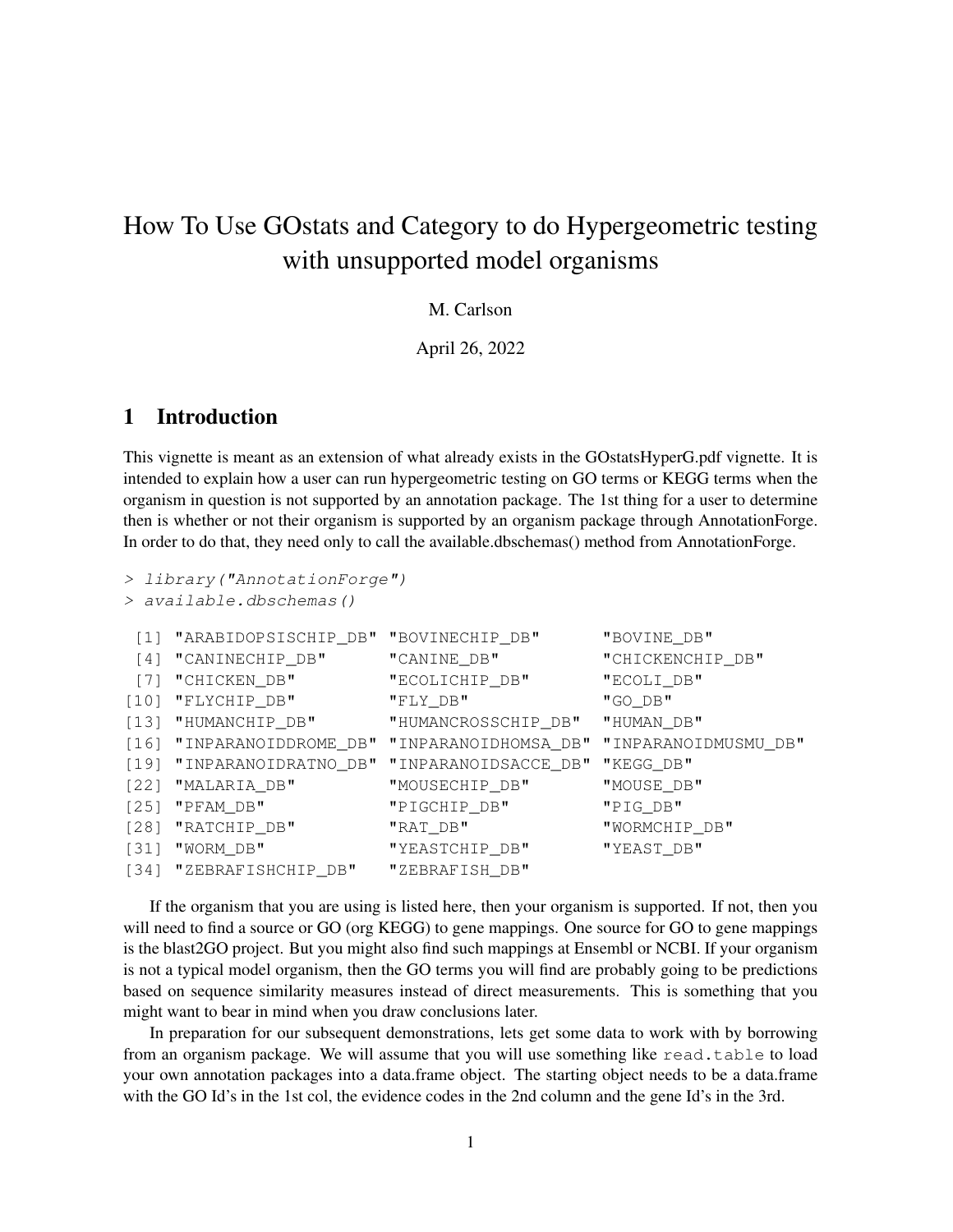```
> library("org.Hs.eg.db")
> frame = toTable(org.Hs.egGO)
> goframeData = data.frame(frame$go_id, frame$Evidence, frame$gene_id)
> head(goframeData)
 frame.go_id frame.Evidence frame.gene_id
1 GO:0008150 ND 1
2 GO:0001553 IEA 2
3 GO:0001869 IDA 2
4 GO:0002438 IEA 2
5 GO:0006953 IEA 2
6 GO:0007584 IEA 2
```
### 1.1 Preparing GO to gene mappings

When using GO mappings, it is important to consider the data structure of the GO ontologies. The terms are organized into a directed acyclic graph. The structure of the graph creates implications about the mappings of less specific terms to genes that are mapped to more specific terms. The Category and GOstats packages normally deal with this kind of complexity by using a special GO2All mapping in the annotation packages. You won't have one of those, so instead you will have to make one. AnnotationDbi provides some simple tools to represent your GO term to gene mappings so that this process will be easy. First you need to put your data into a GOFrame object. Then the simple act of casting this object to a GOAllFrame object will tap into the GO.db package and populate this object with the implicated GO2All mappings for you.

```
> goFrame=GOFrame(goframeData,organism="Homo sapiens")
```

```
> goAllFrame=GOAllFrame(goFrame)
```
In an effort to standardize the way that we pass this kind of custom information around, we have chosen to support geneSetCollection objects from GSEABase package. You can generate one of these objects in the following way:

```
> library("GSEABase")
> gsc <- GeneSetCollection(goAllFrame, setType = GOCollection())
```
#### 1.2 Setting up the parameter object

Now we can make a parameter object for GOstats by using a special constructor function. For the sake of demonstration, I will just use all the EGs as the universe and grab some arbitrarily to be the geneIds tested. For your case, you need to make sure that the gene IDs you use are unique and that they are the same type for both the universe, the geneIds and the IDs that are part of your geneSetCollection.

```
> library("GOstats")
> universe = Lkeys(org.Hs.egGO)
> genes = universe[1:500]> params <- GSEAGOHyperGParams(name="My Custom GSEA based annot Params",
```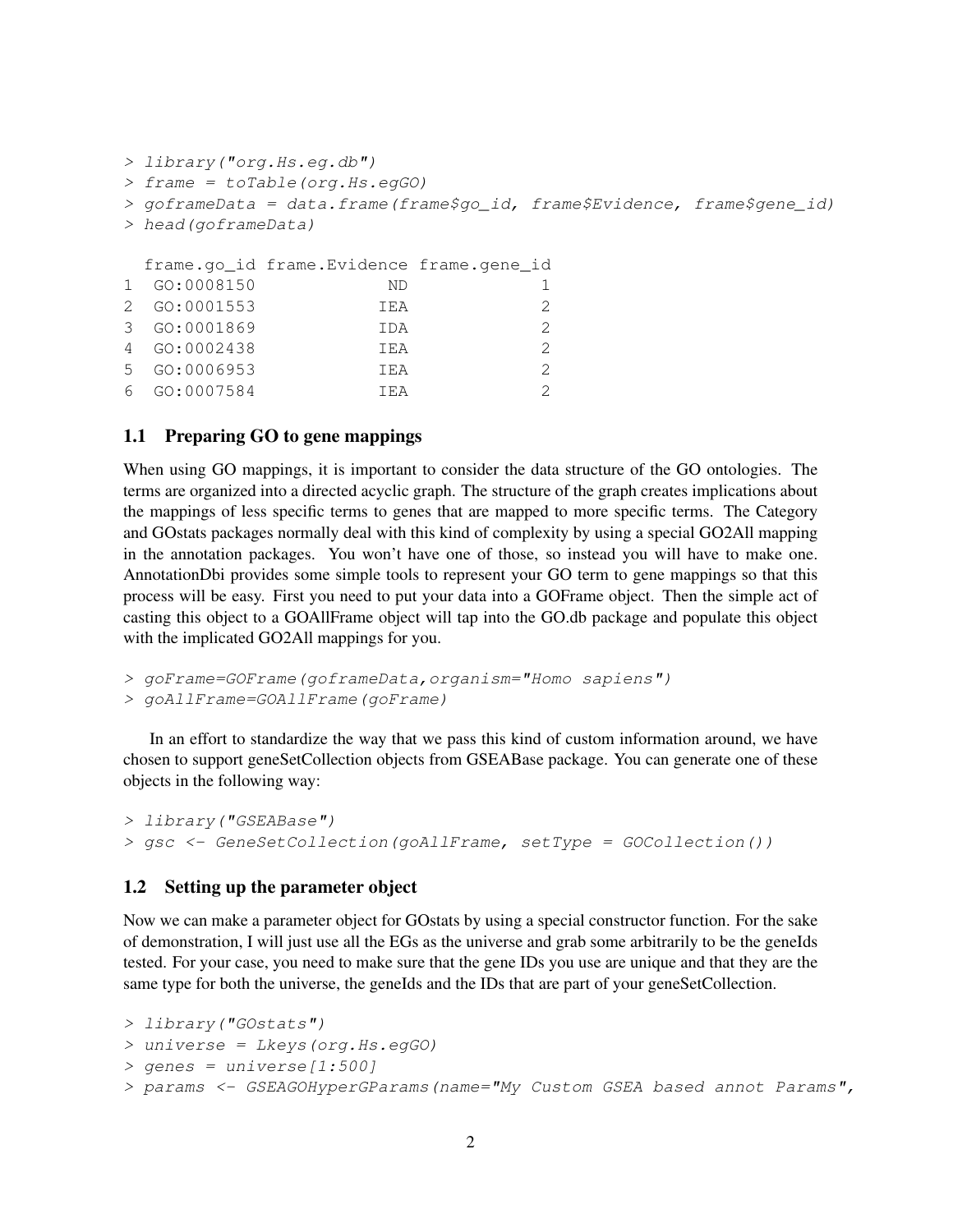```
+ geneSetCollection=gsc,
+ geneIds = genes,
+ universeGeneIds = universe,
+ ontology = "MF",
+ pvalueCutoff = 0.05,
+ conditional = FALSE,
+ testDirection = "over")
```
And finally we can call hyperGTest in the same way we always have before.

```
> Over <- hyperGTest(params)
```

```
> head(summary(Over))
```

```
GOMFID Pvalue OddsRatio ExpCount Count Size
1 GO:0042626 6.409417e-30 25.498756 2.0532319 32 90
2 GO:0019829 1.233377e-26 49.572628 1.0038023 23 44
3 GO:0015662 9.543045e-26 252.918941 0.4562738 17 20
4 GO:0140358 9.543045e-26 252.918941 0.4562738 17 20
5 GO:0042802 3.938568e-23 3.362719 44.9429658 117 1970
6 GO:0036094 1.406066e-22 3.097811 56.4410646 133 2474
                                           Term
1 ATPase-coupled transmembrane transporter activity
2 ATPase-coupled cation transmembrane transporter activity
3 P-type ion transporter activity
4 P-type transmembrane transporter activity
5 identical protein binding
6 small molecule binding
```
### 1.3 Preparing KEGG to gene mappings

This is much the same as what you did with the GO mappings except for two important simplifications. First of all you will no longer need to track evidence codes, so the object you start with only needs to hold KEGG Ids and gene IDs. Seconly, since KEGG is not a directed graph, there is no need for a KEGG to All mapping. Once again I will borrow some data to use as an example. Notice that we have to put the KEGG Ids in the left hand column of our initial two column data.frame.

```
> frame = toTable(org.Hs.egPATH)
> keggframeData = data.frame(frame$path_id, frame$gene_id)
> head(keggframeData)
 frame.path_id frame.gene_id
1 04610 2
2 00232 9
3 00983 9
4 01100 9
5 00232 10
6 00983 10
```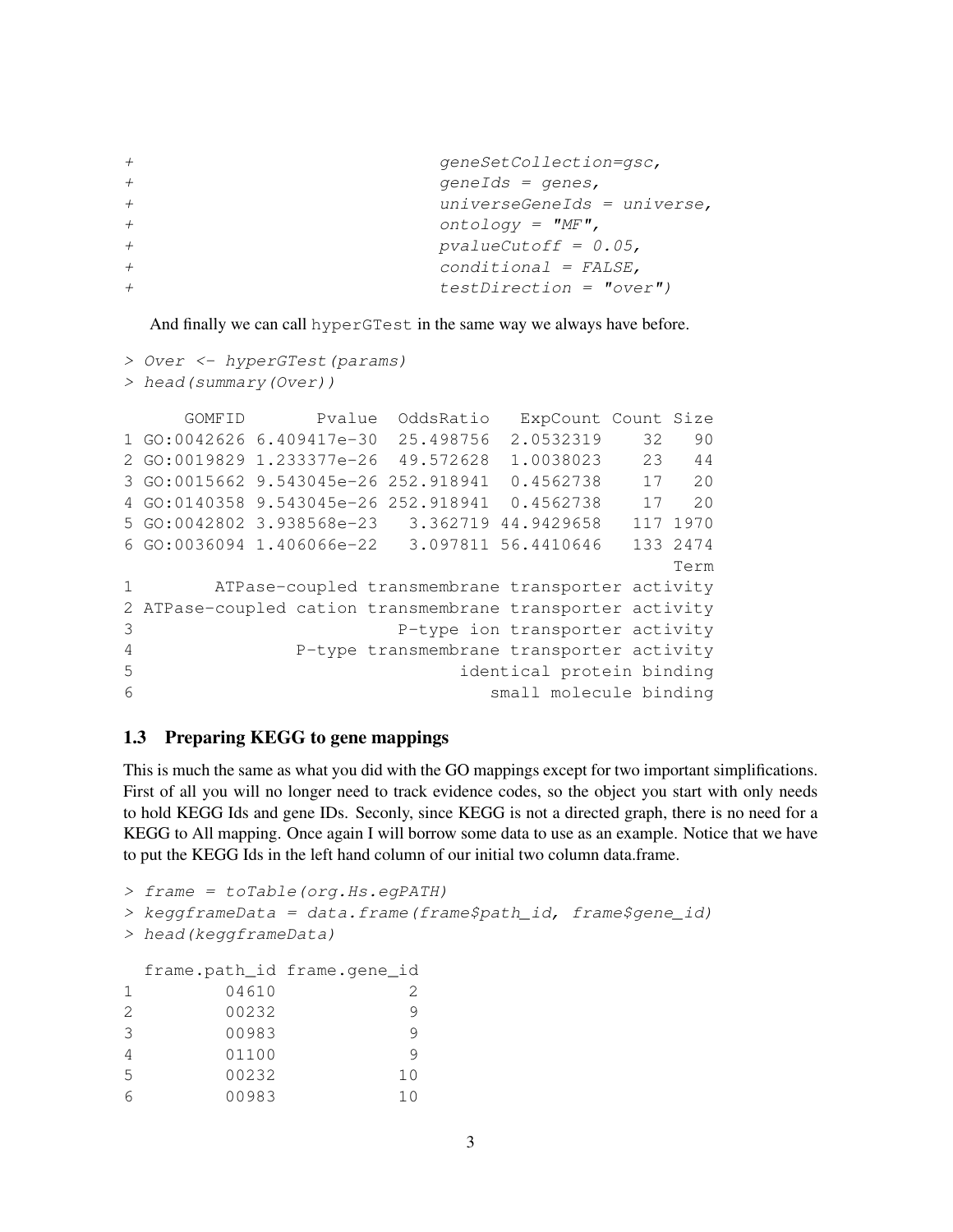> keggFrame=KEGGFrame(keggframeData,organism="Homo sapiens")

The rest of the process should be very similar.

```
> gsc <- GeneSetCollection(keggFrame, setType = KEGGCollection())
> universe = Lkeys(org.Hs.egGO)
> genes = universe[1:500]
> kparams <- GSEAKEGGHyperGParams(name="My Custom GSEA based annot Params",
+ geneSetCollection=gsc,
+ geneIds = genes,
+ universeGeneIds = universe,
+ pvalueCutoff = 0.05,
+ testDirection = "over")
> kOver <- hyperGTest(params)
> head(summary(kOver))
    GOMFID Pvalue OddsRatio ExpCount Count Size
1 GO:0042626 6.409417e-30 25.498756 2.0532319 32 90
2 GO:0019829 1.233377e-26 49.572628 1.0038023 23 44
3 GO:0015662 9.543045e-26 252.918941 0.4562738 17 20
4 GO:0140358 9.543045e-26 252.918941 0.4562738 17 20
5 GO:0042802 3.938568e-23 3.362719 44.9429658 117 1970
6 GO:0036094 1.406066e-22 3.097811 56.4410646 133 2474
                                         Term
1 ATPase-coupled transmembrane transporter activity
2 ATPase-coupled cation transmembrane transporter activity
3 P-type ion transporter activity
4 P-type transmembrane transporter activity
5 identical protein binding
6 small molecule binding
> toLatex(sessionInfo())
```
- R version 4.2.0 RC (2022-04-19 r82224), x86\_64-pc-linux-qnu
- Locale: LC\_CTYPE=en\_US.UTF-8, LC\_NUMERIC=C, LC\_TIME=en\_GB, LC\_COLLATE=C, LC\_MONETARY=en\_US.UTF-8, LC\_MESSAGES=en\_US.UTF-8, LC\_PAPER=en\_US.UTF-8, LC\_NAME=C, LC\_ADDRESS=C, LC\_TELEPHONE=C, LC\_MEASUREMENT=en\_US.UTF-8, LC\_IDENTIFICATION=C
- Running under: Ubuntu 20.04.4 LTS
- Matrix products: default
- BLAS: /home/biocbuild/bbs-3.15-bioc/R/lib/libRblas.so
- LAPACK: /home/biocbuild/bbs-3.15-bioc/R/lib/libRlapack.so